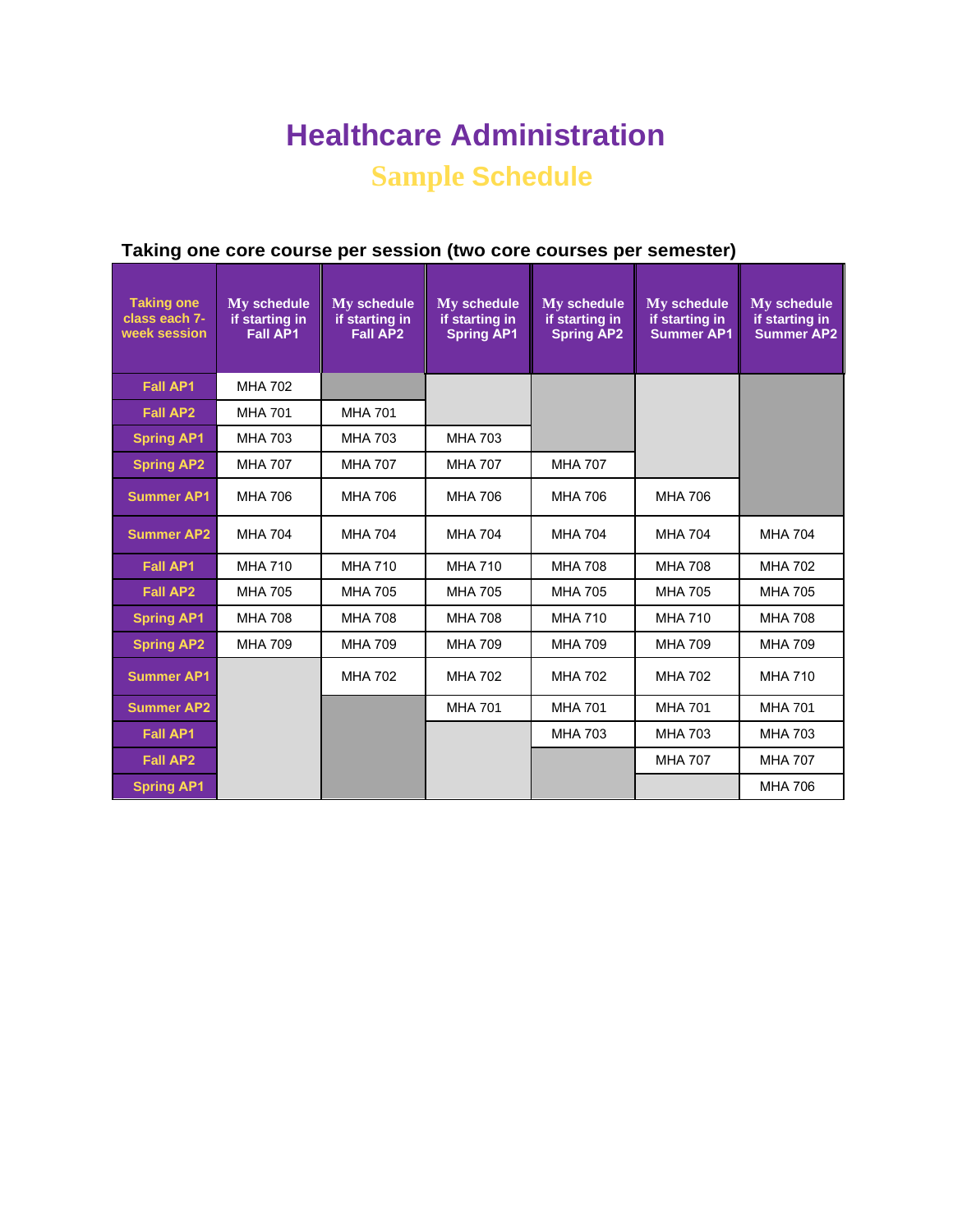#### **Taking one/two core courses per session (three or four core courses per semester)**

| Taking one /<br>two classes<br>each 7-week<br>session | My schedule<br>if starting in<br><b>Fall AP1</b> | My schedule<br>if starting in<br><b>Fall AP2</b> | My schedule<br>if starting in<br><b>Spring AP1</b> | My schedule<br>if starting in<br><b>Spring AP2</b> | My schedule<br>if starting in<br><b>Summer AP1</b> | My schedule<br>if starting in<br><b>Summer AP2</b> |
|-------------------------------------------------------|--------------------------------------------------|--------------------------------------------------|----------------------------------------------------|----------------------------------------------------|----------------------------------------------------|----------------------------------------------------|
| <b>Fall AP1</b>                                       | <b>MHA 702</b>                                   |                                                  |                                                    |                                                    |                                                    |                                                    |
|                                                       | <b>MHA 703</b>                                   |                                                  |                                                    |                                                    |                                                    |                                                    |
| <b>Fall AP2</b>                                       | <b>MHA 701</b>                                   | <b>MHA 701</b>                                   |                                                    |                                                    |                                                    |                                                    |
|                                                       | <b>MHA 707</b>                                   | <b>MHA 707</b>                                   |                                                    |                                                    |                                                    |                                                    |
| <b>Spring AP1</b>                                     | MHA 710*                                         | <b>MHA 706</b>                                   | <b>MHA 702</b>                                     |                                                    |                                                    |                                                    |
|                                                       |                                                  | <b>MHA 708</b>                                   | <b>MHA 703</b>                                     |                                                    |                                                    |                                                    |
| <b>Spring AP2</b>                                     | <b>MHA 704</b>                                   | <b>MHA 704</b>                                   | <b>MHA 701</b>                                     | <b>MHA 701</b>                                     |                                                    |                                                    |
|                                                       | <b>MHA 705</b>                                   | <b>MHA 705</b>                                   | <b>MHA 707</b>                                     | <b>MHA 707</b>                                     |                                                    |                                                    |
| <b>Summer AP1</b>                                     | <b>MHA 706</b>                                   | MHA 710*                                         | MHA 710*                                           | <b>MHA 706</b>                                     | <b>MHA 702</b>                                     |                                                    |
|                                                       | <b>MHA 708</b>                                   |                                                  |                                                    | <b>MHA 708</b>                                     | <b>MHA 703</b>                                     |                                                    |
| <b>Summer AP2</b>                                     | <b>MHA 709</b>                                   | <b>MHA 709</b>                                   | <b>MHA 704</b>                                     | <b>MHA 704</b>                                     | <b>MHA 701</b>                                     | <b>MHA 701</b>                                     |
|                                                       |                                                  |                                                  | <b>MHA 705</b>                                     | <b>MHA 705</b>                                     | <b>MHA 707</b>                                     | <b>MHA 707</b>                                     |
| <b>Fall AP1</b>                                       |                                                  | <b>MHA 702</b>                                   | <b>MHA 706</b>                                     | MHA 710*                                           | MHA 710*                                           | <b>MHA 706</b>                                     |
|                                                       |                                                  | <b>MHA 703</b>                                   | <b>MHA 708</b>                                     |                                                    |                                                    | <b>MHA 708</b>                                     |
| <b>Fall AP2</b>                                       |                                                  |                                                  | <b>MHA 709</b>                                     | <b>MHA 709</b>                                     | <b>MHA 704</b>                                     | <b>MHA 704</b>                                     |
|                                                       |                                                  |                                                  |                                                    |                                                    | <b>MHA 705</b>                                     | <b>MHA 705</b>                                     |
| <b>Spring AP1</b>                                     |                                                  |                                                  |                                                    | <b>MHA 702</b>                                     | <b>MHA 706</b>                                     | MHA 710*                                           |
|                                                       |                                                  |                                                  |                                                    | <b>MHA 703</b>                                     | <b>MHA 708</b>                                     |                                                    |
| <b>Spring AP2</b>                                     |                                                  |                                                  |                                                    |                                                    | <b>MHA 709</b>                                     | <b>MHA 709</b>                                     |
|                                                       |                                                  |                                                  |                                                    |                                                    |                                                    | <b>MHA 702</b>                                     |
| <b>Summer AP1</b>                                     |                                                  |                                                  |                                                    |                                                    |                                                    | <b>MHA 703</b>                                     |

\* it is recommended to take MHA 710 alone in a 7 week session and towards the middle of your Program, as this class requires more time and effort than other classes in MHA Program